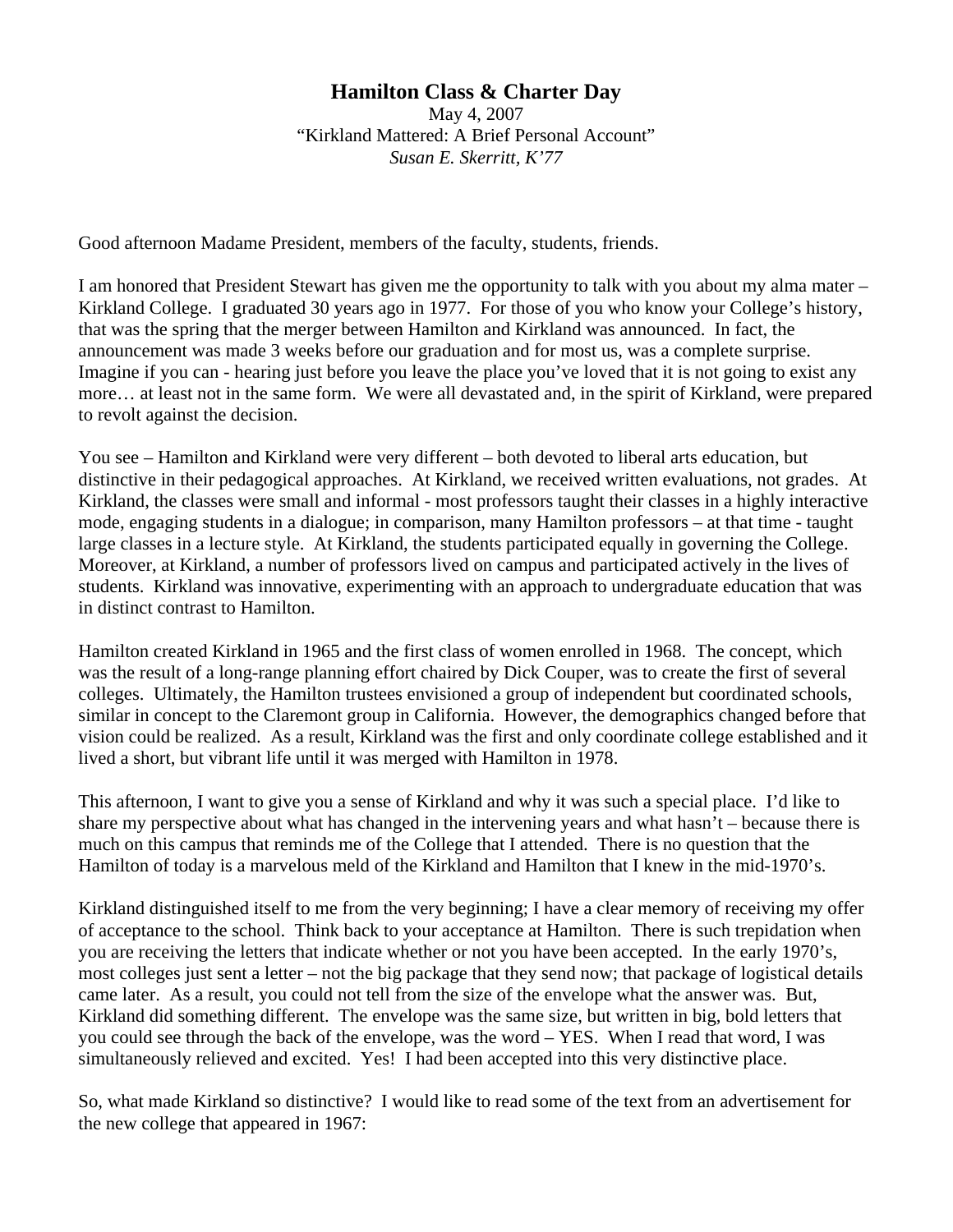Kirkland College believes that something still exists called the joy of learning. This small women's college believes that learning is a mindexpanding experience – an experience that should continue and continue, after graduation. When Kirkland College opens in September of 1968, it will be the first independent women's college in the East since 1926. ... Because it is new and independent, Kirkland will be able to put contemporary educational ideas into practice.

There are not departments at Kirkland; rather, four core divisions: Humanities, Social Science, Science, and the Arts. One course may combine History, Literature, Philosophy, and Art…just as life does….Kirkland will teach, guide and grade each student on what she can do, not on what the class is doing. (TIME magazine, December 1967)

To put this in perspective, Kirkland had no Dean's list, no graduation honors, no Phi Betta Kappa, and no Class & Charter Day prizes. At the time, the idea of Kirkland was a bold one – learning for learning's sake.

When I arrived in the fall of 1973, the first Kirkland class – the charter class – had graduated the year before. The members of the charter class were – and still are – legendary to Kirkland alumnae who graduated in the later years. Those women were pioneers - brave enough to attend a college that did not have all of the details worked out –that did not even have its buildings built. In an early admissions catalogue, there was an invitation and a warning – "If you are interested in Kirkland, you should be someone who is not afraid of a new situation which will require your participation to define itself. You will be part of a process here, part of an institution taking on shape and characteristics from the people who make it up." The women of the Charter Class were expected to help build the College – if not physically, certainly conceptually. And, the members of that class were issued green Kirkland hard hats, not only as protection from the ongoing construction, but also as a symbol that they were helping to create a new college for women.

The distinctive, concrete architecture of the south campus – or as I call it, the Kirkland campus – was essentially a work in progress for the first 5 years of Kirkland's life. The architect, Ben Thompson, was chosen to design buildings that were as bold and cutting edge as the educational approach. Everything was carefully planned – brightly colored walls and window blinds offset the concrete; striking Marimekko fabric was used for slipcovers and drapes in the suites. Standing outside those buildings and looking in, you saw a beautiful patchwork of bright colors framed by the gray concrete. It was very colorful and very bold. You all refer to it as the "Dark Side", but that is relatively new nomenclature. We Kirkland women puzzle over that terminology. We're not sure when, where or why it originated. One student recently told me that it was because Kirkland College had frequent lighting outages. But I can assure you; the Kirkland campus had plenty of electricity and did not suffer from darkness.

One of the brightest lights and a name that is synonymous with Kirkland is Sam Babbitt, the first and only President of Kirkland College. Sam – which is what everyone called him – was charismatic, emotionally committed to Kirkland, and young; he was only 36 years old when he became President. From the very beginning, Sam was the guiding light for the College, instrumental in the planning and establishment of the academic principles of Kirkland. Sam is still very committed to Kirkland and actively engaged with Kirkland alumnae. He recently published a book entitled Limited Engagement: An Intimate History of the Rise & Fall of a Coordinate College for Women. In it, he tells the story of Kirkland from his personal perspective. There is no other individual who played a bigger part in Kirkland's formation or its 10-year history, or whose name is more closely linked to Kirkland College.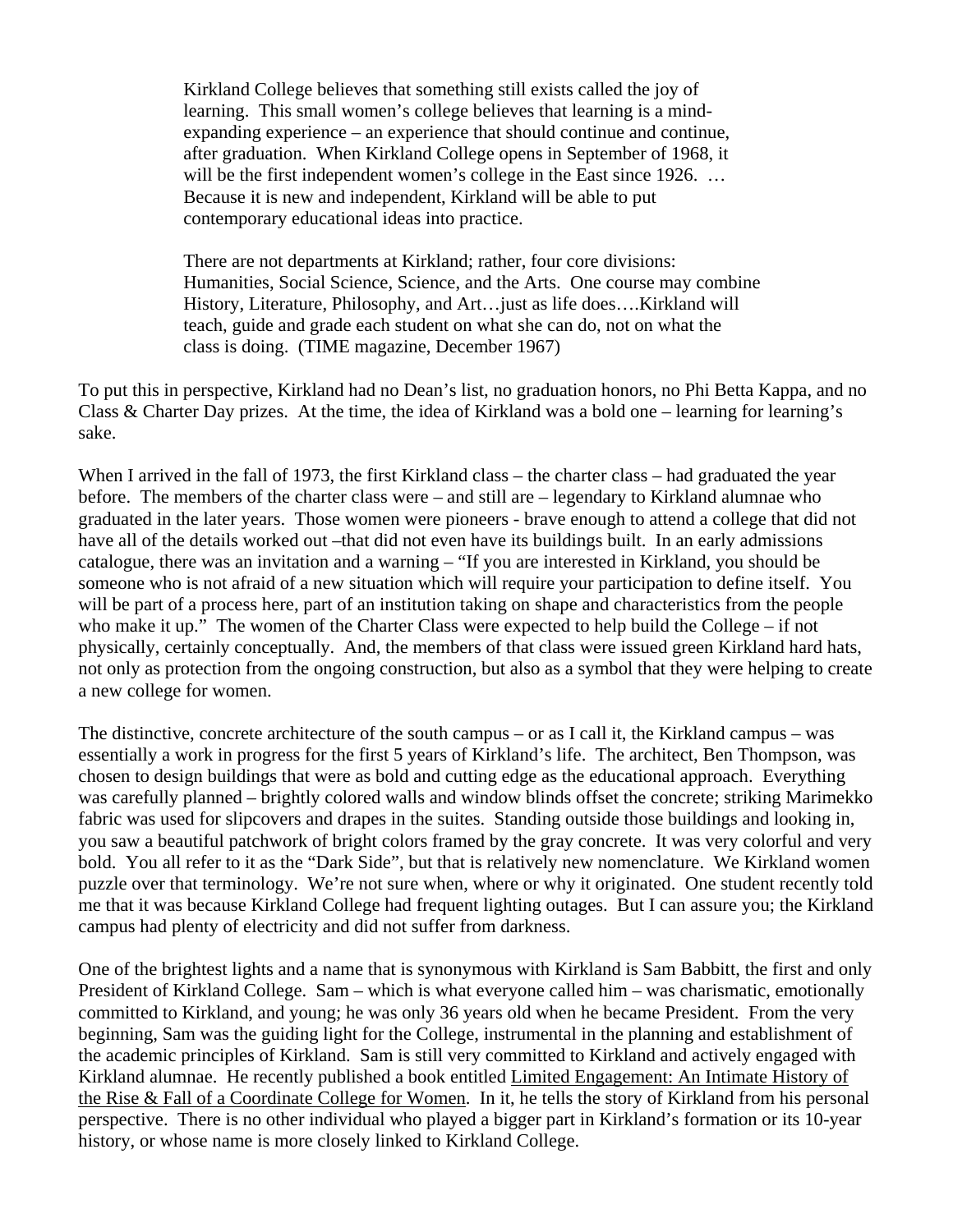Kirkland professors were an iconoclastic bunch. They came to a start-up college, unsure of how it would evolve, but willing to take a risk because of the opportunity to create something brand new. You actually know a number of them – George Bahlke, Carole Bellini-Sharp, Dennis Gilbert, Sue Ann Miller, Robert Muirhead, Nancy and Peter Rabinowitz, Doug Raybeck, Bill Rosenfeld, Carol Rupprecht, Bill Salzillo and Rick Werner. They were then young teachers who were intrigued by the promise of Kirkland. Doug Raybeck, who was, not surprisingly, one of my favorites, likes to tell the story of finishing graduate school and having to choose where he would teach. He was offered several positions – some at large, well-established colleges and universities. But, he was so excited by the opportunity to create the Anthropology curriculum at Kirkland that there was no question in his mind the choice he would make. His friends thought he was crazy – how could he choose the uncertainty of a brand new place that didn't even have finished buildings over the prestige of an established institution. His choice was emblematic; all of the professors who started Kirkland – who took a risk on Kirkland – were more interested in the chance to build a new pedagogy than in a more traditional academic career progression. And their enthusiasm showed in the way they taught – and, I suspect, still teach. They were engaged, excited and energizing. Their classroom styles emphasized engagement; they wanted students to think for themselves, to challenge, to learn how to make a persuasive argument.

I have mentioned that Kirkland involved students in the definition and structure of the College's governance. A key tenet of the College was that students would be actively engaged in running the institution. The Kirkland Assembly was the governing body with equal representation from the administration, the faculty and the students. One of my strong memories is of the Kirkland Assembly meetings in the Red Pit. I hope you know that the Red Pit of Kirkland had no chairs – we sat on the floor. If you take a Kirkland alumna into the Red Pit now, she'll gasp and barely recognize the place! So, imagine the Red Pit without chairs, filled to the brim with students, administrators and faculty members. With people sitting on the floor, you could fit many more people in the space and those meetings drew a real crowd. No matter what the agenda, the meetings would go on forever and involve active debate. They were raucous affairs, reflecting the variety of opinions held by members of the Kirkland community.

One of the enduring legends about Kirkland is how different the women were as compared to the Hamilton men. Like most legends, there is some truth and some fiction in this. Kirkland women tended to be more liberal politically… in a small number of cases, even radical. However, there were also many Kirkland women –like me – who took classes and spent time on both sides of the road and enjoyed what each place offered. Moreover, perhaps like the adage that opposites attract, there were many Hamilton-Kirkland couples. In one sense, the merging of Hamilton and Kirkland happened early on  $-$  in fact, there are 110 marriages of Hamilton men and Kirkland women.

During my sophomore year – I believe it was during spring semester, we had the first incidence of a streaker on the Hamilton campus. I say it was the first incident because I had never experienced someone appearing naked in public and I don't believe that it had happened before on the Hill. Every Monday morning, Hamilton held Chapel here and the Hamilton men came to hear announcements about the activities for the week. Kirkland women were welcome and there were always some of us in the audience. I don't remember exactly why I attended that morning, but I'll never forget the experience. In the midst of the meeting, a streaker with a face mask ran from the back of the Chapel up this center aisle and out that side door. You now have a Varsity Streaking Team, but I will tell you, that was an electrifying event for me in 1975. One of the reasons I tell this story is that the unknown streaker was a Kirkland woman. So, I think it's fair to suggest that Kirkland provided Hamilton its streaking tradition!

A more important Kirkland tradition is the green apple at graduation. Kirkland was built on land that had been an apple orchard. It was only natural that the seal of Kirkland became an image of an apple tree with